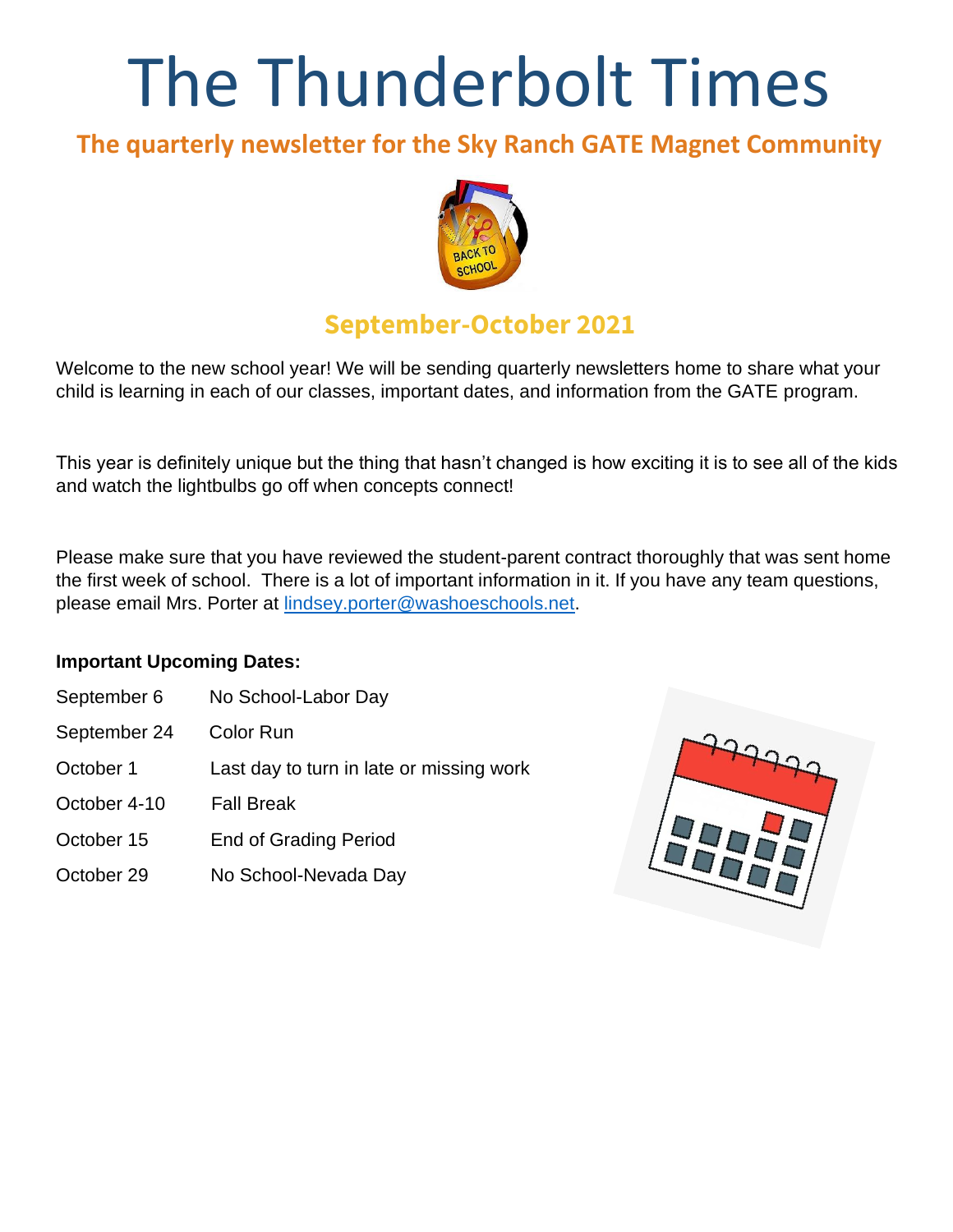# **Wondering how to better support your child's academics in core classes? Here's what we suggest:**

**Step 1:** Check our team websites and assignment calendars to see what assignments are due soon. This is a proactive approach - see what's due before it's due. With this approach, you can help your child break down large assignments and ask your child to show you and talk about their upcoming or completed work before it's due to be turned in. This approach lessens the frequency of missing and late assignments. It's important to check this resource several times throughout the week as teachers do adjust activities and dates frequently.

## **Team Websites**

7<sup>th</sup>/8<sup>th</sup> grade team: [washoeschools.net/pilotsquadron](http://washoeschools.net/pilotsquadron)

6<sup>th</sup> grade: [washoeschools.net/griswold](http://washoeschools.net/griswold)

**Step 2:** Check [Infinite Campus.](https://www.washoeschools.net/site/Default.aspx?PageType=1&SiteID=4&ChannelID=57&DirectoryType=6) Infinite Campus is where we post students' grades after the assignments are graded. Some assignment scores are posted within hours, but some assignments take longer to grade; it may be more than a week before these assignments are posted in IC. Checking IC is more of a reactive approach - it may lead to chasing down missing assignments and backtracking whereas knowing what's coming up due keeps everyone up to date.

#### **Helping your Child with Math Homework**

What do you do when your child is struggling with math homework? Do you look up how to do the problems on the internet and tell your child what to do to get the work over with? Do you tell your child to keep at it because you know struggle is a great way to learn?

We know that productive struggle is an essential part of learning mathematics – but how do we make struggle productive? Productive struggle means that the student is taking ownership of his/her learning by applying known strategies to their work. As a parent, you want to help your child get over their sticking points but still support their learning.

If students get stuck, you can ask some general questions to help your child continue to move forward without taking over their learning. Start by asking your child to tell you what the problem is asking and what he/she knows about the problem. This alone may spark ideas. If he/she is still stuck, try some of the following questions:

- · What part of the problem do you understand? What part do you not understand?
- · Have you seen other problems that contain some of the same ideas? What did you do to solve them?
- · What didn't work? Why did it not work?
- · Can you create a simpler problem (easier numbers, fewer conditions) and solve it? Now can you use the same techniques to solve your problem?
- · What if you try some numbers you know work in the problem? What does that tell you about the problem?
- Why does what you're doing work? What mathematics principles supports your work?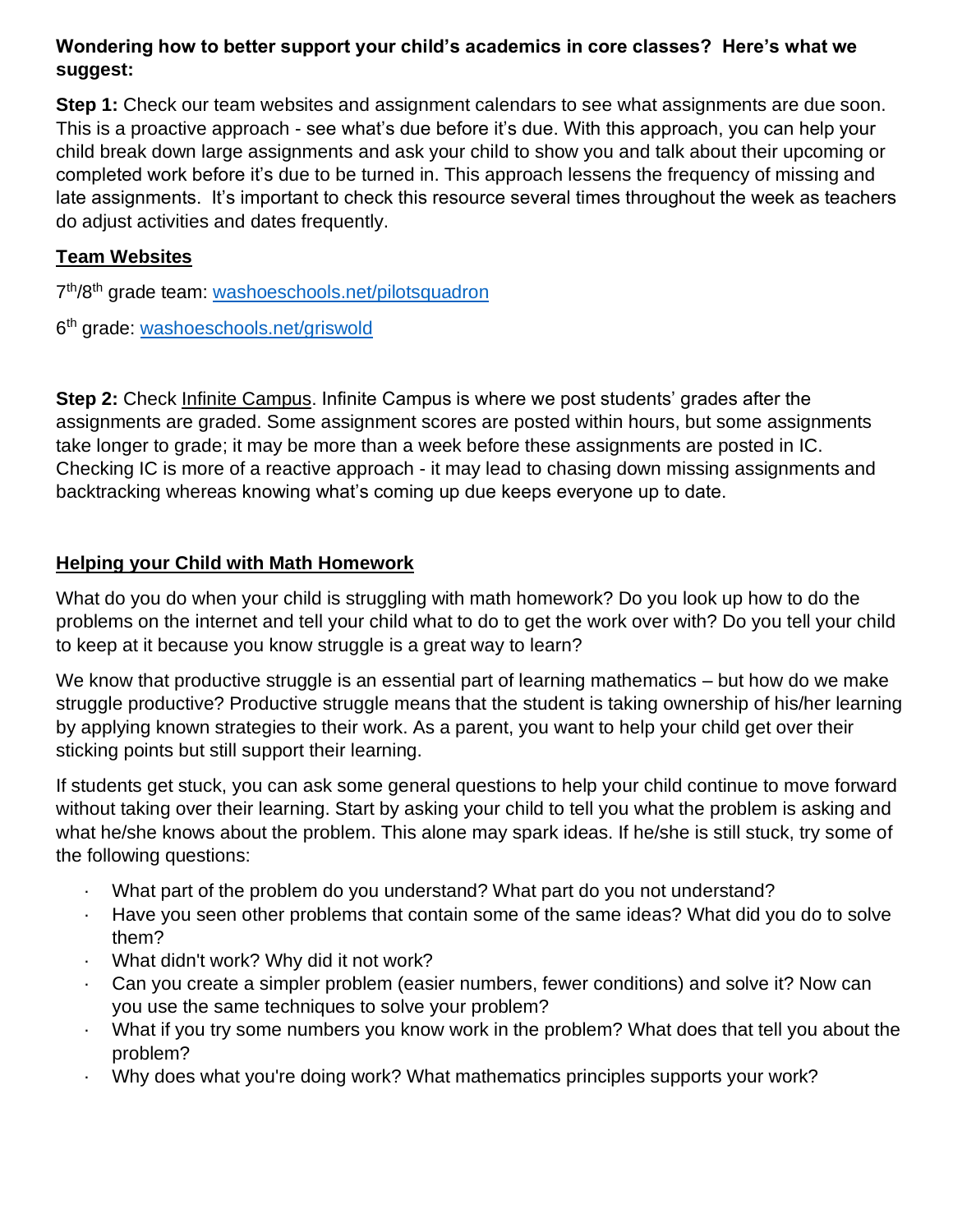Using these questions can often get your student's thinking going again and help him/her over the sticking point.

But what if these strategies don't work? Have your student take a short break and try it again. If that doesn't work, have your student write in the margin of their paper what he/she does and does not understand about the problem and what he/she tried. Then when your student's class is discussing the problem, he/she can focus on the parts understood and not understood and be able to ask good questions to help him/her successfully complete the problem.

#### **Important Information to Kick Off the Year**

**Class Syllabi:** Each teacher posted a syllabus to Teams or OneNote during the first week of school. Each syllabus contains important information that explains the logistics of each core class. Please take the time to go through each syllabus with your child to ensure understanding of each core class.

**Essential and Driving Questions:** Each core class's curriculum will be driven by essential and driving questions. To help better understand what essential and driving questions are, please see below.

The driving question is both the foundation and the blueprint that gets learners started and guides them throughout the project. A well-designed project is based on a driving question that sets off an inquiry-based learning process where the project activities and objectives are all determined by the driving question.

Essential questions are lesson objectives posed in an interrogative format. Essential questions are posted on the board and changed to reflect the goals of the lesson. Essential questions will be answered in class to assess the understanding of content by students.

**Social Emotional Learning (SEL):** The Sky Ranch Magnet works hard to create lessons and an environment that supports social and emotional learning. Below is an explanation of what SEL is and why it's important to gifted students.

Social and emotional learning (SEL) is a process which helps children cultivate essential life skills including awareness of one's own emotions, fostering respect and care for others, establishing strong relationships, making ethical and responsible decisions, and handling adversity constructively.

Many gifted students face social or emotional concerns ranging from perfectionism to low self-esteem to overexcitabilities. Asynchronous development can leave a gifted child thinking like an adult while his/her ability to process emotions remains that of a child. Exploring and discussing issues such as organizational skills, procrastination, stress, good character and impulse control can help students to maximize their potential and utilize their intelligence more effectively in their world. Pulling from a variety of sources, students will discover, discuss and analyze social and emotional concerns

#### **Classroom Updates**

#### **English/Language Arts 6 – Mr. Sorensen**

**Essential Questions:**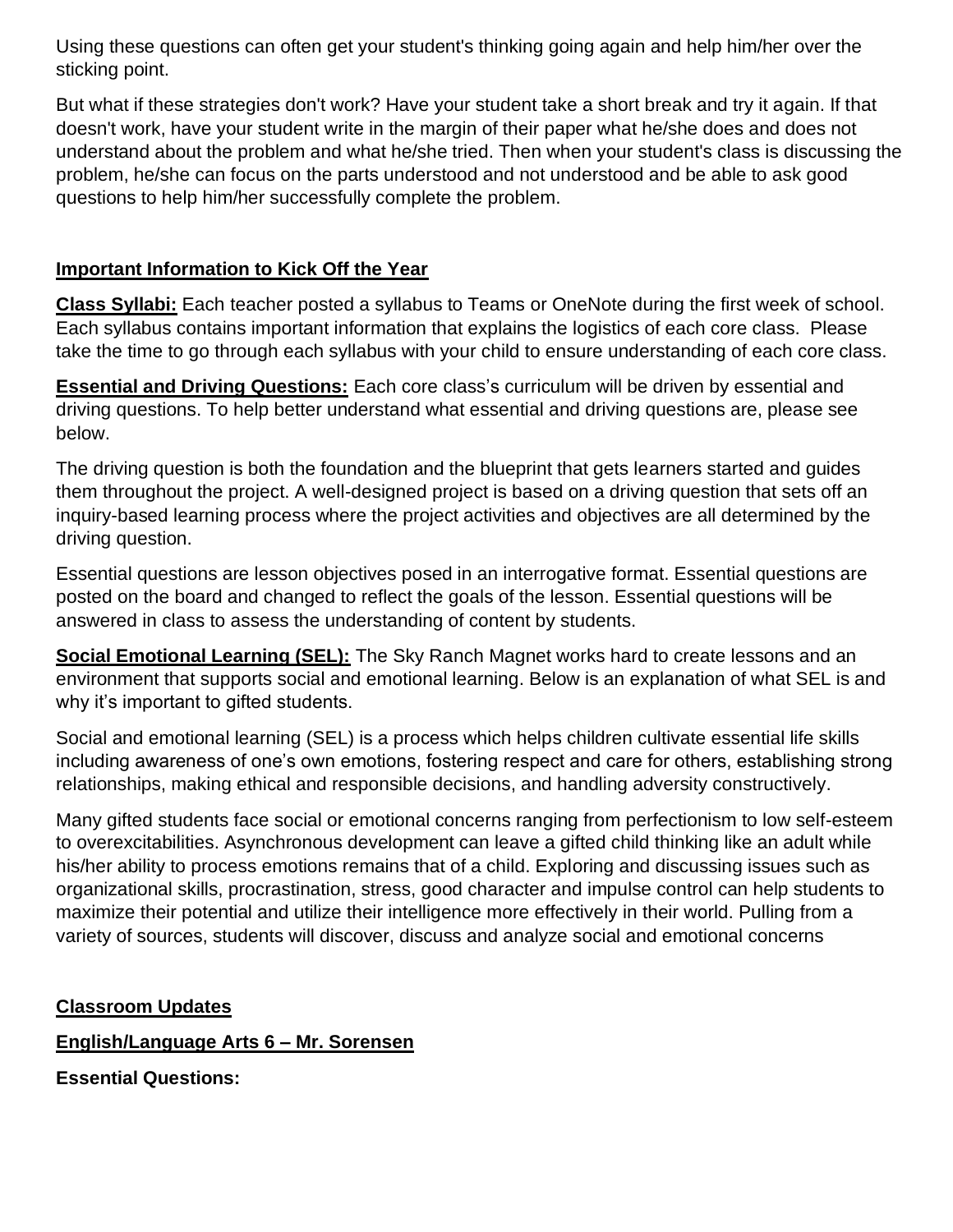- **How do the decisions and actions of characters reveal their identities?**
- **How can writers construct persuasive arguments?**

Students will prepare each week for meaningful book discussions, called Socratic Seminars, with our class novel, *A Face Like Glass* by Francis Hardinge. We will be analyzing the difference between quality discussion questions that are open-ended versus questions that are close ended, to best explore the themes of the book. The students will also be learning the importance of supporting their answers and comments in book discussions with evidence from the book. In addition, we will be working grammar practice through Lexia, the elements of argumentative writing, and Greek and Latin roots.

# **English/Language Arts 7 – Ms. Tuttle**

# **Essential Questions:**

- **Why is it important to understand interactions?**
- **How do hierarchies influence interactions?**
- **How can fiction shed light on historical events?**

In 7th grade English, we are working our way through the novel, *Chains,* by Laurie Halse Anderson. In our Literature Circle Meetings, we have the opportunity to discuss the novel deeply, focusing on the tenacity and resilience of the main character, Isabel. This historical fiction novel will give us a picture of the time period – the brink of the Revolutionary War. We will also tackle our first Literary Analysis essay of the year using Chains as our focus. In addition, we're working on our Sacred Writing daily and are preparing to share in a Book Talk our first independent reading novel of the year.

# **English/ Language Arts 8 - Ms. Tuttle**

# **Essential Questions:**

- **How is resilience crucial for success?**
- **In what ways are relationships connected to resilience?**
- **How can authors communicate the impact of large social forces on the experiences of individuals?**

In 8th grade English, we're well into our first novel, *Incidents in the Life of a Slave Girl*, by Harriett Jacobs. Through discussions and writing, we're focusing on the resilience of the author and the strength she displays in standing up for what she believes in despite tremendous adversity. Her memoir gives us much to think, talk and write about and, in her own words, we find a person we can admire so much for her grit. We will also tackle our first Literary Analysis essay of the year using *Incidents* as our focus. In addition, we've been sacredly writing and getting ready for our first Independent Novel Project of the year, a Book Talk!

# **Earth Science 6 – Mrs. Clotworthy**

# **Essential Question:**

- **How do engineers solve problem?**
- **What is the process for developing potential design solutions?**

Students will begin with fun and educational activities that spark their interest in science. Skill building, scientific methods, and safety will be introduced and integrated throughout the year. Students will understand the nature of what scientists do and how they do it through the engineering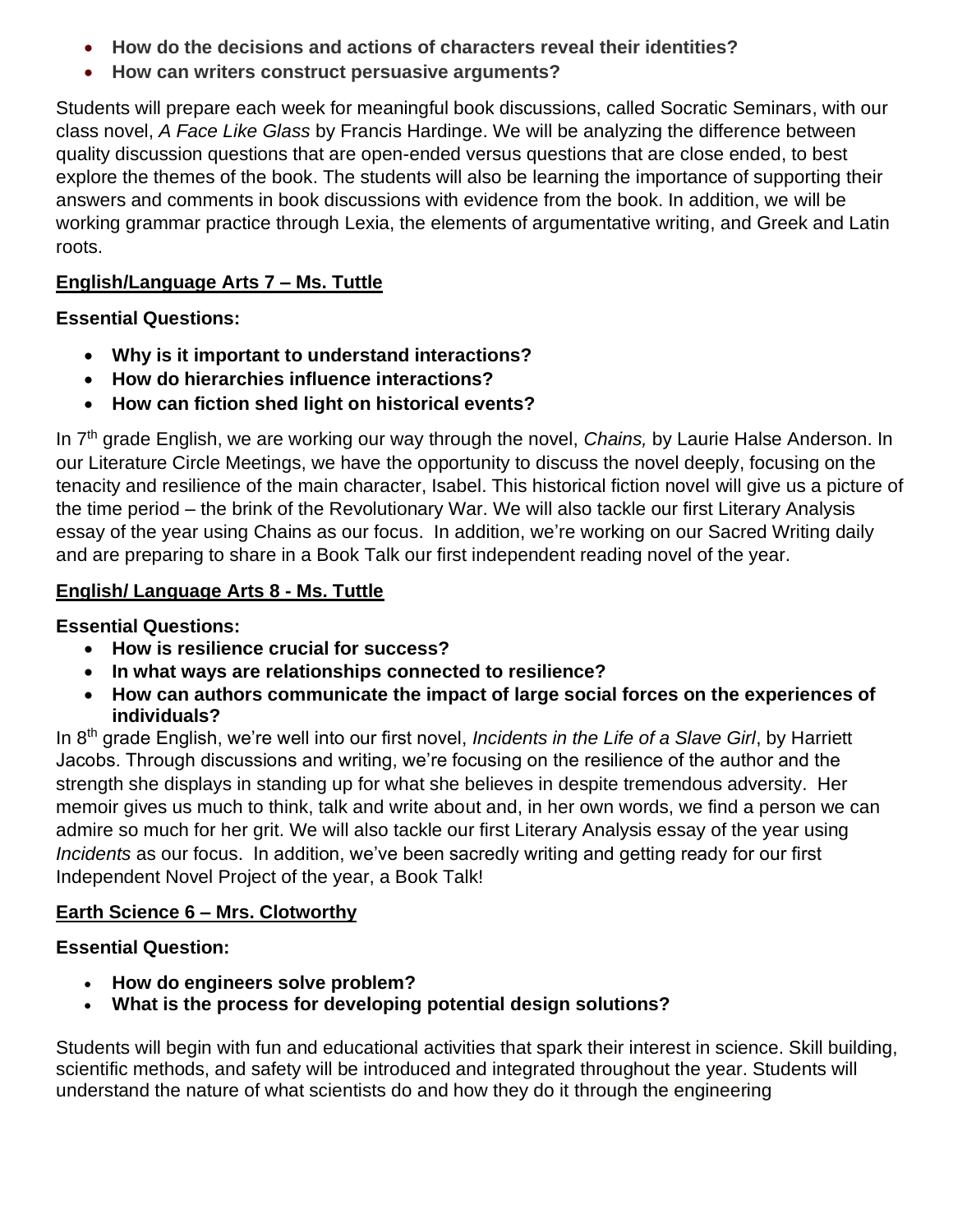design process. Implementing this process in labs students will practice metric conversions, observations, inferences and the use of different pieces of science equipment.

Students will receive a study guide one week prior to each unit test. I highly encourage students use these study guides (and their lab books and OneNote) to help them prepare for each unit test. Science lab books can go home but they need to make sure that they come back to school each day so that they are prepared for class.

#### **7th Grade: – Mrs. Hill**

#### **Essential Question:**

• **How do atomic and molecular interactions explain the properties of matter that we see and feel?**

Our first unit, Nature of Science, focuses on lab safety, measurement and conversions, use of scientific tools through practice lab exercises. The content learned during this unit will be used throughout the rest of the year. Since students are coming from different science backgrounds, this unit helps ensure that we are all on the same page so that we can move forward successfully.

We will then move into our unit on Chemistry Building Blocks of Matter. In this unit, students will be introduced to matter, elements/mixtures/compounds, physical and chemical properties/changes of matter, conservation of matter, states and phase changes of matter, and the kinetic theory of matter.

Just a friendly reminder- if your child submits late or absent work online, they will need to fill out a slip (absent or late) and turn it in. Slips can be filled out in the classroom or submitted through email digitally. Without this slip, assignments will not be graded.

#### **8th Grade Honors Biology- Mrs. Hill**

# **Essential Question:**

• **How and why do organisms interact with their environment, and what are the effects of these interactions?** 

Our first unit, Nature of Science, reviews lab safety, measurement and conversions, and the use of scientific tools. The content learned during this unit will be used throughout the rest of the year.

We will then move into our Ecology Unit. Students will learn about the different principles of ecology, ecological cycles, interactions and behaviors, and the levels of biological organization.

Just a friendly reminder- if your child submits late or absent work online, they will need to fill out a slip (absent or late) and turn it in. Slips can be filled out in the classroom or submitted through email digitally. Without this slip, assignments will not be graded.

#### **6th Grade: Ancient Civilizations – Mr. Sorensen Essential Question:**

# • **How do our origins affect us?**

Our first unit deals with the formation of our world and humanity. As such, the focus will be on geographical knowledge and understanding - landforms, bodies of water, where hominins originated, and why. This will lead to work on the transition from Paleolithic to Neolithic societies and the catalysts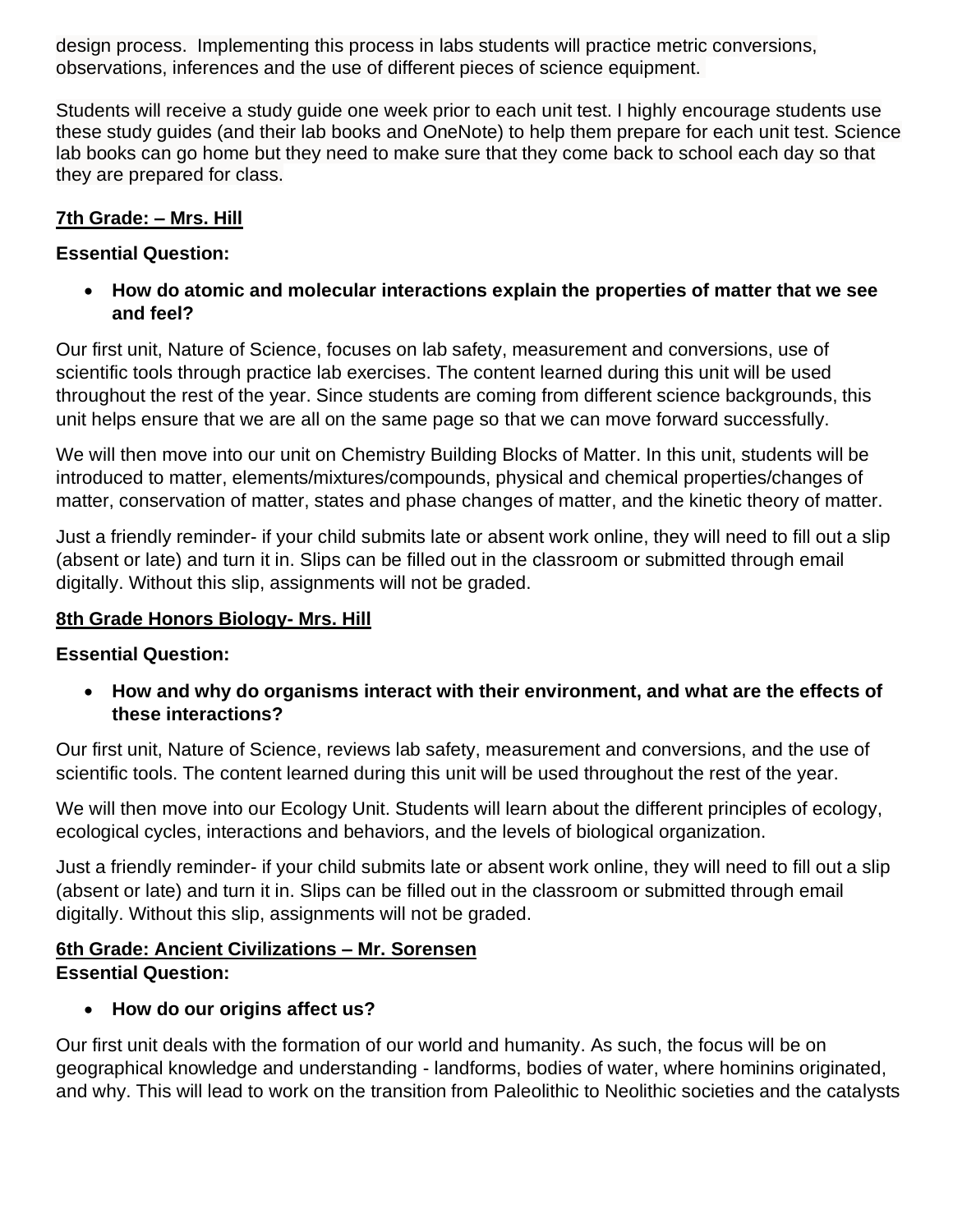for the change. Finally, we will examine the earliest civilizations (Sumer and Catal Huyuk) and define what a civilization is using the ASPIRE framework.

#### **7th Grade: U.S. History – Mrs. Porter**

#### **Essential Question:**

• **How do hierarchies influence interactions?**

Our first unit for the year students will be learning about history skills and then applying those skills in a project about themselves. For example, they will learn what the difference is between a primary and secondary resource and then create an autobiography and have an adult write a biography about them.

During our second unit of the year students will be studying the American Revolution. Students will be ranking events that led to the Revolution and have to defend why they ranked events where they did using evidence and reasoning. During this unit we will focus on argumentative writing strategies while also looking at the impact the American Revolution had on the start of the new country.

#### **8th Grade: Accelerated Analyzing War - Mrs. Porter**

#### **Essential Question:**

# • **How do relationships require resilience?**

The first unit of 8th grade is the Gilded Ages. Students will use various resources to analyze why this time was seen as a golden time. They will be asked to create structured arguments that use evidence to defend whether big business owners were captains of industry or robber barons. Students will look at primary and secondary resources to support their arguments. During the Gilded Ages students will also study progressive amendments and presidents that helped catapult America into the modern era.

# **Math 6 – Mrs. Clotworthy**

#### **Essential Questions:**

- **How do integers interact with each other?**
- **What are the characteristics of different kinds of numbers?**
- **Why do operations outcomes change with regard to positive and negative values?**

Beginning with our 5<sup>th</sup> grade review including order of operations, mean, median, mode, range and coordinate graphing, we will dive head first into order of operations using integers and drawing connections between those operations and other numerical concepts that draw on student mathematical knowledge.

# **Integrated I - Mrs. Sellers**

#### **Essential Questions:**

- **How do the properties of equality justify equation solving techniques?**
- **How can you prove geometric relationships algebraically?**
- **How do mathematical relationships help us make sense of the world?**

The first two units of the year for Integrated I are review units. We will review rational numbers, integers, and order of operations through a variety of self-paced activities and stations. We will then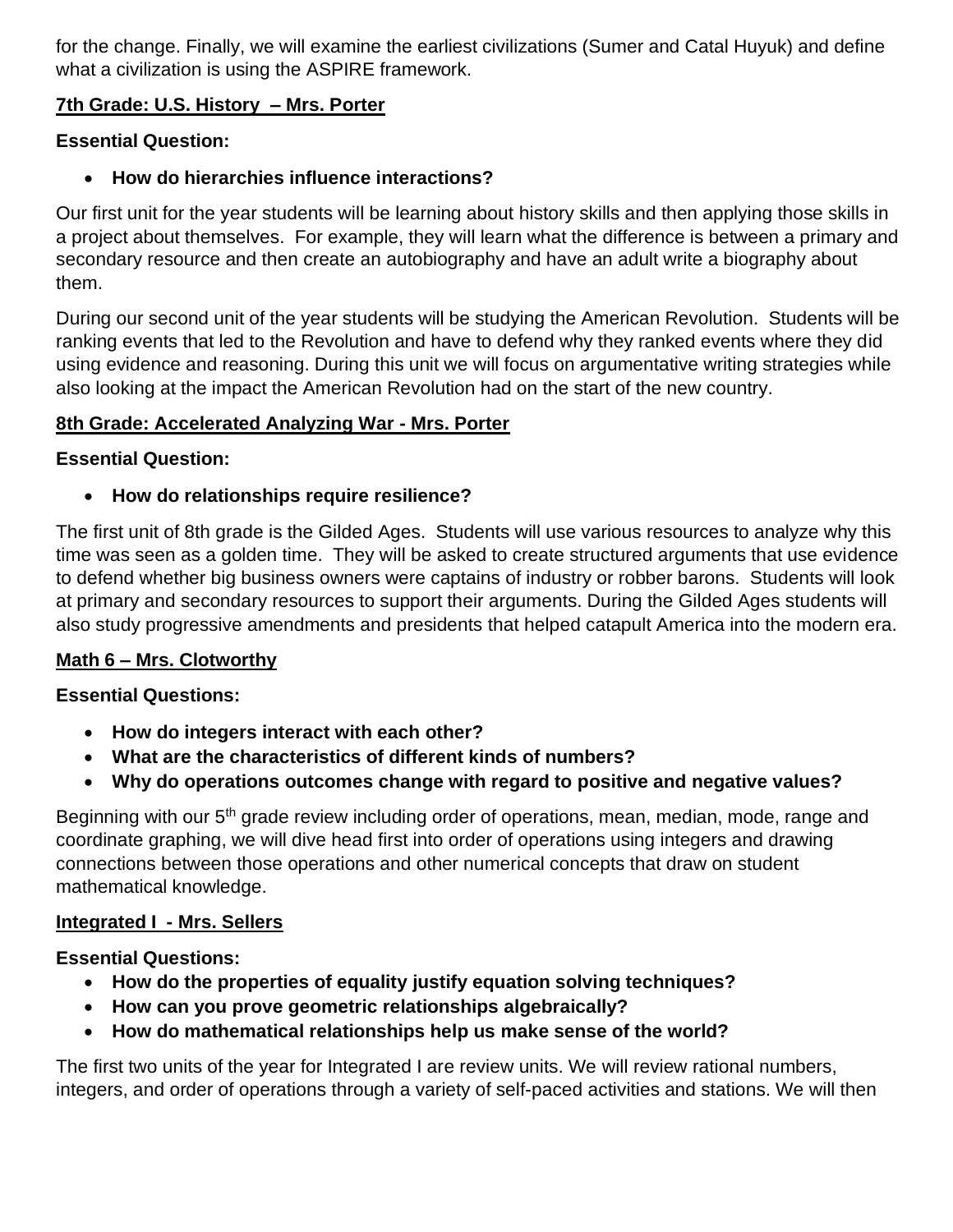move into reviewing expressions and solving equations. These concepts will be used throughout the entire year, so there will be many more opportunities to practice and improve. Next up, we will move onto some geometry units. We will begin by reviewing and learning basic geometry vocabulary terms. As we get further into geometry, these units combine solving equations with geometric problems. Students should be utilizing Microsoft Teams to check assignments for correctness and for self-check quizzes. All assignments are posted as if a student was absent. On Teams, students will see a blank homework document, the key, and a learning resource to review the concept. Homework will typically be completed in Onenote.

#### **Integrated II - Mrs. Sellers**

#### **Essential Questions:**

- **Can you identify the types of functions that model real world data and write a regression equation?**
- **How can you prove geometric relationships algebraically?**
- **How do mathematical relationships help us make sense of the world?**

The first two of the Integrated II year are review units with a hint of new material. We will review functions and extended this concept by adding piecewise functions. We will then review writing equations of lines and extended this concept by adding parallel and perpendicular lines. From writing equations of lines, we will move into bivariate data and functions that can model real world data. Students will learn how to find the regression equation that models the different data sets using graphing calculators. Upon finishing this unit, we will move on to exponents and radicals. Students will review simplifying exponents and radicals from Integrated I. We will then extend this knowledge into fractional exponents and solving exponential equations. Students should be utilizing Microsoft Teams to check assignments for correctness and for self-check quizzes. All assignments are posted as if a student was absent. On Teams, students will see a blank homework document, the key, and a learning resource to review the concept. Homework will typically be completed in Onenote.

#### **Algebra - Mrs. Sellers**

#### **Essential Questions:**

- **How do the properties of equality justify equation solving techniques?**
- **How do patterns help us determine mathematical relationships?**
- **How do mathematical relationships help us make sense of the world?**

The first unit for Algebra will be solving equations and inequalities. This will be some review from Integrated I with a hint of new material. We will then begin representing relationships between quantities using functions, tables, and graphs. We will then use our knowledge of functions to begin graphing and writing equations of lines. We will represent real world situations through graphs and equations. Students will learn the different forms of writing a linear equation and when to use each form. Students will learn to manipulate the different variables in writing equations and determine the effect each has on the linear function. Students should be utilizing Microsoft Teams to check assignments for correctness and for self-check quizzes. All assignments are posted as if a student was absent. On Teams, students will see a blank homework document, the key, and a learning resource to review the concept. Homework will typically be completed in Onenote.